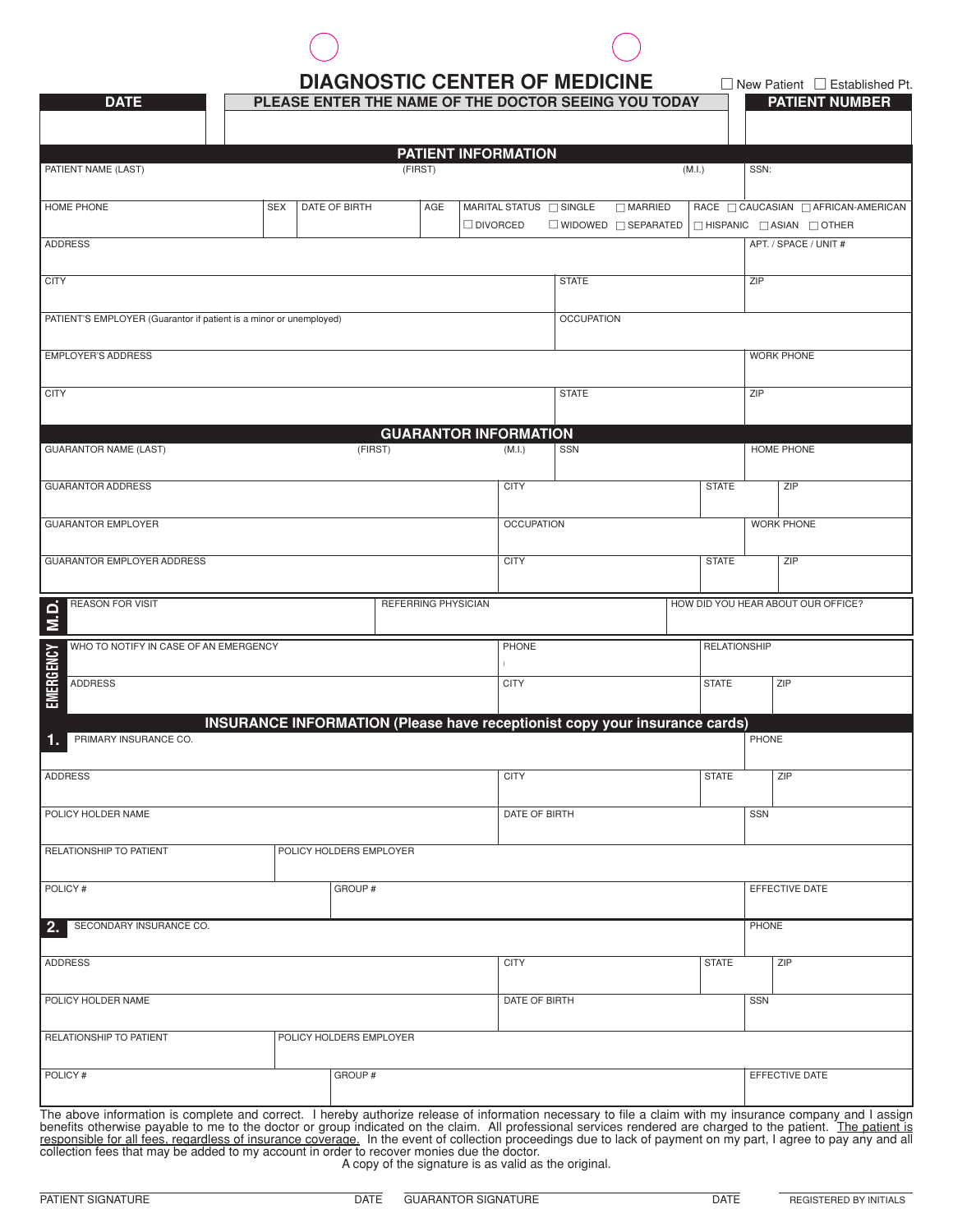# Diagnostic Center of Medicine

# **CONFIDENTIAL MEDICAL HISTORY**

| Patient Name: |  |
|---------------|--|
|               |  |

Record #:

Name: Age: Date:

Referred by (if any)

*Please answer all questions. If you do not know the answer, or do not understand the question, insert a question mark in the space. Please leave no blanks.*

| <b>GENERAL HEALTH AND HABITS</b>                                                                                                      |                                                                                                                                                                                                                |
|---------------------------------------------------------------------------------------------------------------------------------------|----------------------------------------------------------------------------------------------------------------------------------------------------------------------------------------------------------------|
| Excellent ()<br>Characterize your present health status:                                                                              | Very Good ()<br>Average ()<br>Poor $($ )                                                                                                                                                                       |
| Exercise                                                                                                                              | <b>Nutrition</b>                                                                                                                                                                                               |
| Do you exercise regularly? Yes () No ()<br>How long have you exercised on a regular basis?  yrs.                                      | Your weight: 10 years ago $\dots \dots 5$ years ago $\dots \dots \dots$ now $\dots \dots$<br>Your appetite: Excellent () Good () Fair () Poor ()<br>Are there foods you avoid (or limit) for health reasons? ? |
| Smoking<br>Do you smoke? Yes $( )$ No $( )$<br>How many per day  For how many years<br>What do you smoke? Cigarettes $( )$ Pipe $( )$ | Alcohol/Beverage<br>Estimate the amount of alcohol you drink regularly:<br>Did you formerly drink alcohol but have permanently stopped?<br>Yes() No()                                                          |
|                                                                                                                                       | Estimate the amount of caffinated beverages ALL<br>you drink<br>* one drink = 1 can beer, 4 oz. wine or 1 oz. hard liguor                                                                                      |

# PAST MEDICAL AND SURGICAL HISTORY

*List chronologically all the surgery you have had, indicating the nature of each operation and where and when it was done. (Be accurate and complete. Consult family, friends, physicians, etc.)*

| Operation | Hospital and City | Date |
|-----------|-------------------|------|
|           |                   |      |
|           |                   |      |
|           |                   |      |
|           |                   |      |

Have you ever been seriously injured? (If so, give details and date)

#### *List chronologically all hospitalizations not already mentioned. (Do not include childbirth.)*

| Reason for Hospitalization | Hospital and City | Date |
|----------------------------|-------------------|------|
|                            |                   |      |
|                            |                   |      |
|                            |                   |      |
|                            |                   |      |

2173-MEDICALHISTORY (7/10/07)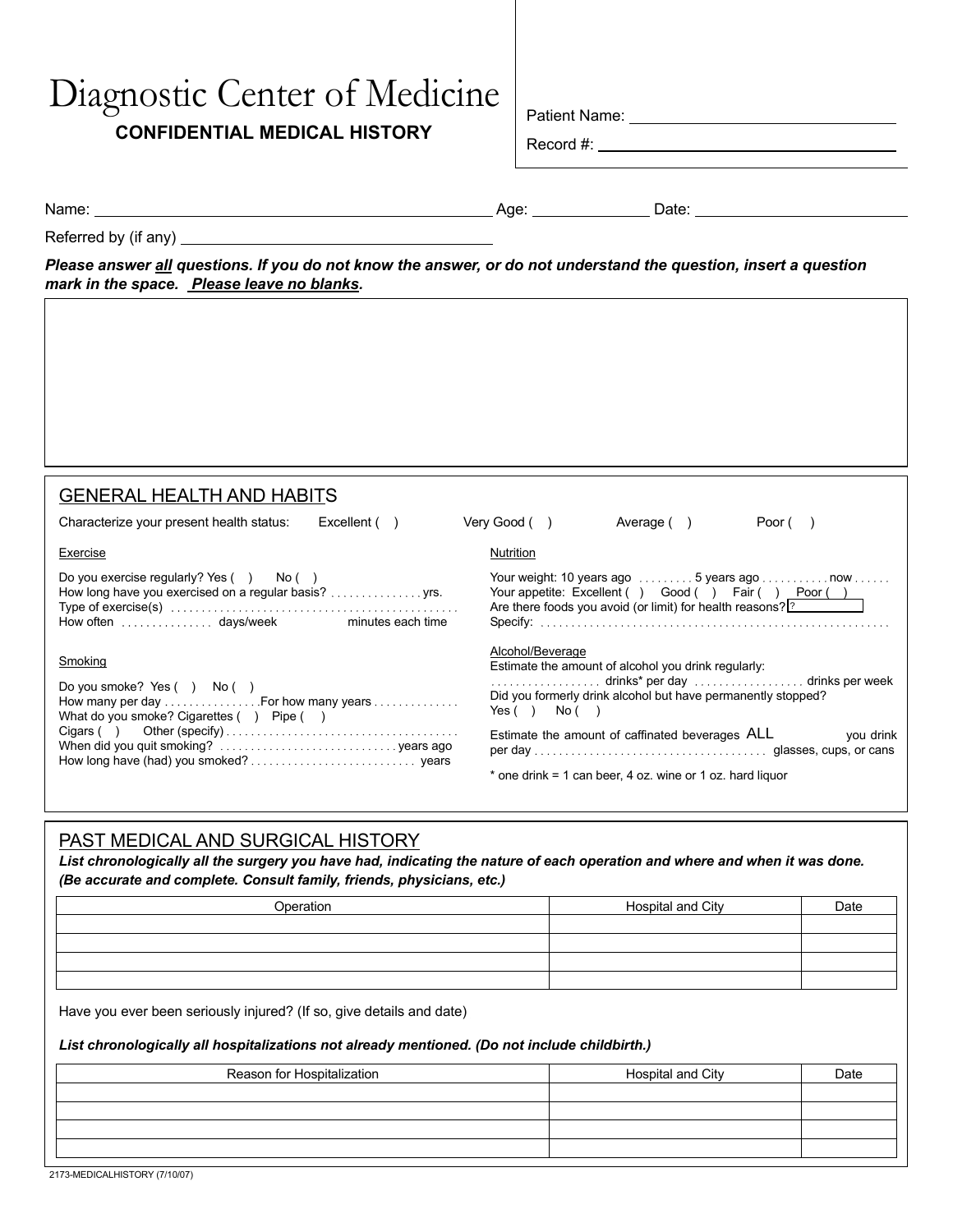## **REVIEW OF SYSTEMS**

*Answer all questions. If you do not know the answer or do not understand the question, insert a question mark. LEAVE NO BLANKS!*

|                                     | NO. | <b>YES</b><br>? DATE |                     |                                      | <b>NO</b> | <b>YES</b><br>? DATE |
|-------------------------------------|-----|----------------------|---------------------|--------------------------------------|-----------|----------------------|
| <b>RESPIRATORY</b>                  |     | OF                   | PHYSICIAN'S COMMENT | <b>DIGESTIVE</b>                     |           | OF.                  |
| Have you ever had any of the        |     | <b>ONSET</b>         | (leave Blank)       | Do you often or regularly have       |           | <b>ONSET</b>         |
| following? (If so, indicate when)   |     |                      |                     |                                      |           |                      |
| Pneumonia                           |     |                      |                     | Trouble swallowing                   |           |                      |
| Severe bronchitis                   |     |                      |                     | "Heartburn"                          |           |                      |
| Pleurisy                            |     |                      |                     | Regurgitation of food or bile        |           |                      |
| Tuberculosis skin test (Pos or Neg) |     |                      |                     | Nausea or vomiting                   |           |                      |
| Tuberculosis (infection or contact) |     |                      |                     | Abdominal pain                       |           |                      |
| Asthma (wheezing)                   |     |                      |                     |                                      |           |                      |
| Chronic bronchitis                  |     |                      |                     | Diarrhea                             |           |                      |
| Emphysema                           |     |                      |                     | Has there been any change in your    |           |                      |
| Other lung trouble                  |     |                      |                     | bowel function in the last 6 mos.?   |           |                      |
| Exposure to dangerous dust          |     |                      |                     | Have you ever had any of the         |           |                      |
|                                     |     |                      |                     | following? (If so, indicate when.)   |           |                      |
| Trouble breathing                   |     |                      |                     | Hiatal or esophageal hernia          |           |                      |
| Excessive snoring                   |     |                      |                     | Duodenal or gastric ulcer            |           |                      |
| Do you have chest pain?             |     |                      |                     | Vomiting of blood                    |           |                      |
| Abnormal chest x-ray?               |     |                      |                     | Black or tarry stools                |           |                      |
| Have you ever coughed up blood?     |     |                      |                     | Blood in your stool                  |           |                      |
| Do you often or regularly           |     |                      |                     | Yellow jaundice                      |           |                      |
|                                     |     |                      |                     | Liver trouble or hepatitis           |           |                      |
| Raise sputum?                       |     |                      |                     | Gallbladder trouble or stones        |           |                      |
| Do you often get chest colds?       |     |                      |                     | Persistent diarrhea or colitis       |           |                      |
| When was your last chest x-ray?     |     |                      |                     | Diverticulitis                       |           |                      |
|                                     |     |                      |                     | Parasitis infection                  |           |                      |
| <b>CIRCULATORY</b>                  |     |                      |                     |                                      |           |                      |
| Have you ever had any of the        |     |                      |                     | Other digestive disease              |           |                      |
| following? (If so, indicate when.)  |     |                      |                     | When was your last:                  |           |                      |
|                                     |     |                      |                     |                                      |           |                      |
| Heart trouble                       |     |                      |                     | Barium enema x-ray                   |           |                      |
| Heart attack (coronary)             |     |                      |                     | Gallbladder x-ray/ultrasound         |           |                      |
|                                     |     |                      |                     | UGI endoscopy (gastroscopy)          |           |                      |
| High cholesterol                    |     |                      |                     | Colonoscopy                          |           |                      |
| High blood pressure                 |     |                      |                     | <b>JOINTS</b>                        |           |                      |
|                                     |     |                      |                     | Have you ever had any of the         |           |                      |
| Racing of heart                     |     |                      |                     | following? (If so, indicate when.)   |           |                      |
| Rheumatic fever                     |     |                      |                     | Muscle pain                          |           |                      |
| Heart failure                       |     |                      |                     | Back pain                            |           |                      |
| Abnormal electrocardiogram          |     |                      |                     | Joint pain                           |           |                      |
| Swelling of your ankles             |     |                      |                     |                                      |           |                      |
| Have you ever taken heart or        |     |                      |                     |                                      |           |                      |
|                                     |     |                      |                     | Has your doctor diagnosed arthritis, |           |                      |
|                                     |     |                      |                     | rheumatism?                          |           |                      |
| <b>ENDOCRINOLOGY</b>                |     |                      |                     |                                      |           |                      |
| Have you ever had any of the        |     |                      |                     | <b>CUTANEOUS</b>                     |           |                      |
| following? (If so, indicate when.)  |     |                      |                     | Have you ever had                    |           |                      |
| Hormone problems                    |     |                      |                     |                                      |           |                      |
| Thyroid disease                     |     |                      |                     | skin cancer                          |           |                      |
| Diabetes                            |     |                      |                     |                                      |           |                      |

Osteoporosis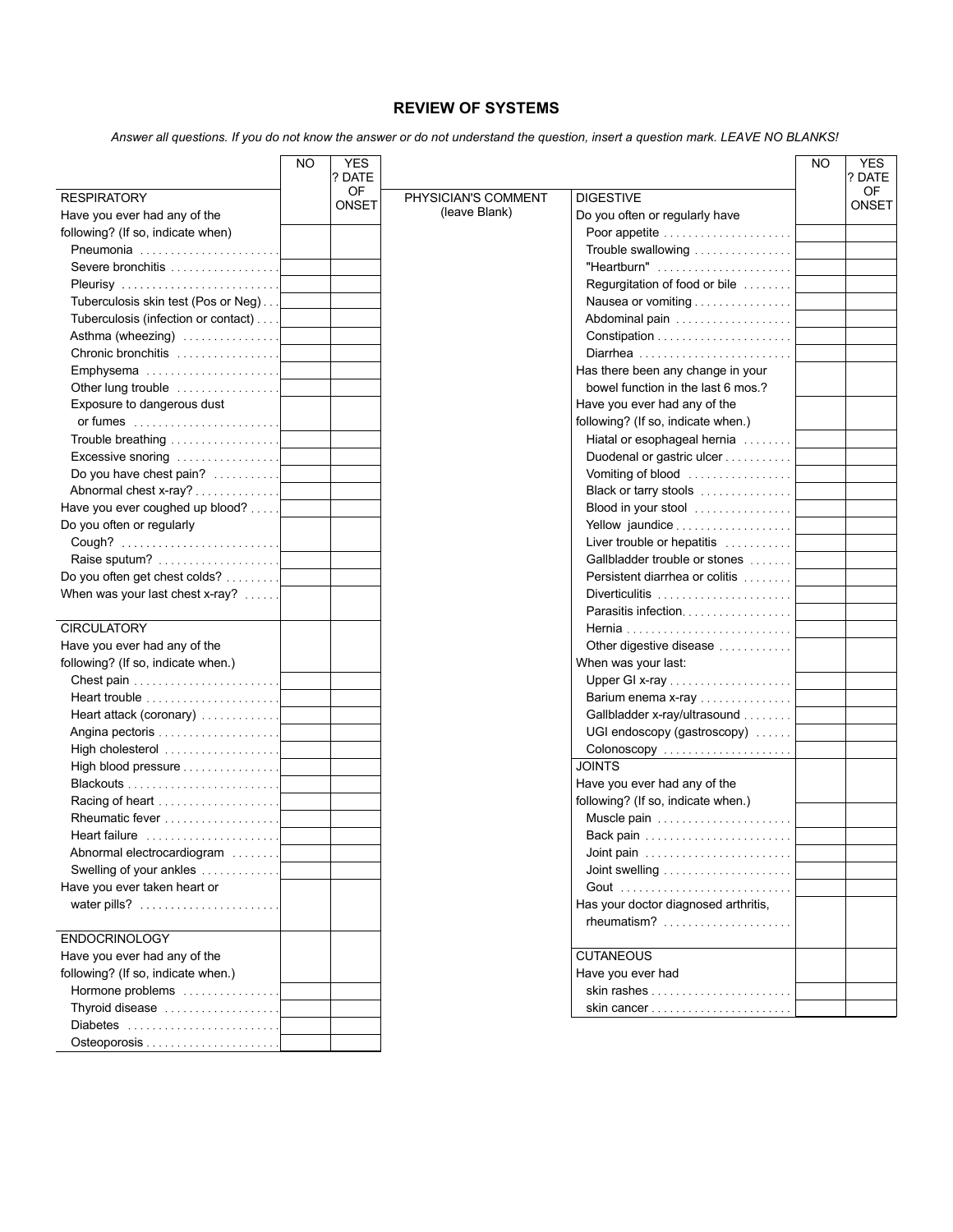## **REVIEW OF SYSTEMS**

*Answer all questions. If you do not know the answer or do not understand the question, insert a question mark. LEAVE NO BLANKS!*

| <b>OF</b><br>OF.<br><b>URINARY</b><br>PHYSICIAN'S COMMENT<br>NEUROLOGICAL<br><b>ONSET</b><br>ONSET<br>(leave Blank)<br>Have you ever had any of the<br>Have you ever had or been told you<br>following? (If so, indicate when.)<br>had any of the following? (If so,<br>Neurological disease<br>indicate when.)<br>Frequent or recurrent headaches<br>Kidney disease or nephritis<br>Loss of consciousness<br>Protein or albumin in urine<br>Convulsions or seizures<br>Blood or pus in urine<br>Head injury<br>Kidney stones<br>Urinary infection<br>Paralysis or muscular weakness<br>Prostate trouble<br>Tremor or abnormal movements<br>Syphilis or gonorrhea<br>Difficulty with coordination<br>How many times do you urinate:<br>Difficulty in walking<br>Difficulty in speaking<br>Double vision or loss of vision<br>Do you have discomfort passing<br>Numbness<br>Difficulty with memory<br>Have you ever had a kidney x-ray<br><b>MOOD</b><br>OBSTETRIC & GYNECOLOGICAL<br>Have you recently<br>Experienced severe anxiety, panic<br>Have you ever had tumor(s), cyst(s),<br>or phobias?<br>or other breast disease?<br>Found it hard to concentrate?<br>How many times have you been<br>Felt unable to enjoy your usual<br>pregnant? (including miscarriages)?<br>activities?<br>Had a weight change or eating<br>How many live births? _______<br>$disorder?$<br>Do you ever bleed ("spot") between<br>Had insomnia or excessive<br>periods or after intercourse?<br>daytime sleepiness?<br>At what age did you begin to<br>Thought yourself undeserving or<br>menstruate?<br>Have you ever had toxemia?<br>Felt excessively fatigued?<br>Have you ever had a hysterectomy?<br>Felt depressed?<br>Are you now taking hormones or<br>Have you ever:<br>Had a nervous breakdown or<br>When was your last Pap smear? __<br>psychiatric care?<br>Have you had an abnormal Pap<br>Had a drug or alcohol problem?<br>Would you like consultation with<br>a mental health professional?<br>If you are still menstruating:<br>Your last period? _<br>SPECIAL SENSES<br>Have you ever had:<br>How many days do your periods<br>usually last?<br>Other major eye disease<br>Are your periods regular?<br>Deafness<br>Abnormal noises in the ear<br>What is your cycle length? _________<br>If you had your change of life:<br>ALLERGY & IMMUNOLOGY<br>When was your last period? _______<br>Have you ever had<br>Have you bled since?<br>Asthma?<br>Eczema or other skin problems?<br><b>SEXUAL</b><br>Hay fever or stuffy nose/sinuses?<br>Are you having sexual difficulties?<br>A reaction to penicillin?<br>A reaction to aspirin?<br><b>HEMATOLOGY &amp; ONCOLOGY</b><br>A reaction to any other drug?<br>Have you ever had<br>(Specify)<br>Bleeding or bruising tendency?<br>Date last immunized for<br><b>YEAR</b><br>Tetanus-Diphtheria (every 5-10 yrs.)<br>Cancer or tumor?<br>Pneumococcal Pneumonia<br>X-ray or radiation treatment<br>(Pneumovax) | NO. | <b>YES</b> |                           | NO. | <b>YES</b> |
|------------------------------------------------------------------------------------------------------------------------------------------------------------------------------------------------------------------------------------------------------------------------------------------------------------------------------------------------------------------------------------------------------------------------------------------------------------------------------------------------------------------------------------------------------------------------------------------------------------------------------------------------------------------------------------------------------------------------------------------------------------------------------------------------------------------------------------------------------------------------------------------------------------------------------------------------------------------------------------------------------------------------------------------------------------------------------------------------------------------------------------------------------------------------------------------------------------------------------------------------------------------------------------------------------------------------------------------------------------------------------------------------------------------------------------------------------------------------------------------------------------------------------------------------------------------------------------------------------------------------------------------------------------------------------------------------------------------------------------------------------------------------------------------------------------------------------------------------------------------------------------------------------------------------------------------------------------------------------------------------------------------------------------------------------------------------------------------------------------------------------------------------------------------------------------------------------------------------------------------------------------------------------------------------------------------------------------------------------------------------------------------------------------------------------------------------------------------------------------------------------------------------------------------------------------------------------------------------------------------------------------------------------------------------------------------------------------------------------------------------------------------------------------------------------------------------------------------------------------------------------------------------------------------------------------------------------------------|-----|------------|---------------------------|-----|------------|
|                                                                                                                                                                                                                                                                                                                                                                                                                                                                                                                                                                                                                                                                                                                                                                                                                                                                                                                                                                                                                                                                                                                                                                                                                                                                                                                                                                                                                                                                                                                                                                                                                                                                                                                                                                                                                                                                                                                                                                                                                                                                                                                                                                                                                                                                                                                                                                                                                                                                                                                                                                                                                                                                                                                                                                                                                                                                                                                                                                  |     | ? DATE     |                           |     | ? DATE     |
|                                                                                                                                                                                                                                                                                                                                                                                                                                                                                                                                                                                                                                                                                                                                                                                                                                                                                                                                                                                                                                                                                                                                                                                                                                                                                                                                                                                                                                                                                                                                                                                                                                                                                                                                                                                                                                                                                                                                                                                                                                                                                                                                                                                                                                                                                                                                                                                                                                                                                                                                                                                                                                                                                                                                                                                                                                                                                                                                                                  |     |            |                           |     |            |
|                                                                                                                                                                                                                                                                                                                                                                                                                                                                                                                                                                                                                                                                                                                                                                                                                                                                                                                                                                                                                                                                                                                                                                                                                                                                                                                                                                                                                                                                                                                                                                                                                                                                                                                                                                                                                                                                                                                                                                                                                                                                                                                                                                                                                                                                                                                                                                                                                                                                                                                                                                                                                                                                                                                                                                                                                                                                                                                                                                  |     |            |                           |     |            |
|                                                                                                                                                                                                                                                                                                                                                                                                                                                                                                                                                                                                                                                                                                                                                                                                                                                                                                                                                                                                                                                                                                                                                                                                                                                                                                                                                                                                                                                                                                                                                                                                                                                                                                                                                                                                                                                                                                                                                                                                                                                                                                                                                                                                                                                                                                                                                                                                                                                                                                                                                                                                                                                                                                                                                                                                                                                                                                                                                                  |     |            |                           |     |            |
|                                                                                                                                                                                                                                                                                                                                                                                                                                                                                                                                                                                                                                                                                                                                                                                                                                                                                                                                                                                                                                                                                                                                                                                                                                                                                                                                                                                                                                                                                                                                                                                                                                                                                                                                                                                                                                                                                                                                                                                                                                                                                                                                                                                                                                                                                                                                                                                                                                                                                                                                                                                                                                                                                                                                                                                                                                                                                                                                                                  |     |            |                           |     |            |
|                                                                                                                                                                                                                                                                                                                                                                                                                                                                                                                                                                                                                                                                                                                                                                                                                                                                                                                                                                                                                                                                                                                                                                                                                                                                                                                                                                                                                                                                                                                                                                                                                                                                                                                                                                                                                                                                                                                                                                                                                                                                                                                                                                                                                                                                                                                                                                                                                                                                                                                                                                                                                                                                                                                                                                                                                                                                                                                                                                  |     |            |                           |     |            |
|                                                                                                                                                                                                                                                                                                                                                                                                                                                                                                                                                                                                                                                                                                                                                                                                                                                                                                                                                                                                                                                                                                                                                                                                                                                                                                                                                                                                                                                                                                                                                                                                                                                                                                                                                                                                                                                                                                                                                                                                                                                                                                                                                                                                                                                                                                                                                                                                                                                                                                                                                                                                                                                                                                                                                                                                                                                                                                                                                                  |     |            |                           |     |            |
|                                                                                                                                                                                                                                                                                                                                                                                                                                                                                                                                                                                                                                                                                                                                                                                                                                                                                                                                                                                                                                                                                                                                                                                                                                                                                                                                                                                                                                                                                                                                                                                                                                                                                                                                                                                                                                                                                                                                                                                                                                                                                                                                                                                                                                                                                                                                                                                                                                                                                                                                                                                                                                                                                                                                                                                                                                                                                                                                                                  |     |            |                           |     |            |
|                                                                                                                                                                                                                                                                                                                                                                                                                                                                                                                                                                                                                                                                                                                                                                                                                                                                                                                                                                                                                                                                                                                                                                                                                                                                                                                                                                                                                                                                                                                                                                                                                                                                                                                                                                                                                                                                                                                                                                                                                                                                                                                                                                                                                                                                                                                                                                                                                                                                                                                                                                                                                                                                                                                                                                                                                                                                                                                                                                  |     |            |                           |     |            |
|                                                                                                                                                                                                                                                                                                                                                                                                                                                                                                                                                                                                                                                                                                                                                                                                                                                                                                                                                                                                                                                                                                                                                                                                                                                                                                                                                                                                                                                                                                                                                                                                                                                                                                                                                                                                                                                                                                                                                                                                                                                                                                                                                                                                                                                                                                                                                                                                                                                                                                                                                                                                                                                                                                                                                                                                                                                                                                                                                                  |     |            |                           |     |            |
|                                                                                                                                                                                                                                                                                                                                                                                                                                                                                                                                                                                                                                                                                                                                                                                                                                                                                                                                                                                                                                                                                                                                                                                                                                                                                                                                                                                                                                                                                                                                                                                                                                                                                                                                                                                                                                                                                                                                                                                                                                                                                                                                                                                                                                                                                                                                                                                                                                                                                                                                                                                                                                                                                                                                                                                                                                                                                                                                                                  |     |            |                           |     |            |
|                                                                                                                                                                                                                                                                                                                                                                                                                                                                                                                                                                                                                                                                                                                                                                                                                                                                                                                                                                                                                                                                                                                                                                                                                                                                                                                                                                                                                                                                                                                                                                                                                                                                                                                                                                                                                                                                                                                                                                                                                                                                                                                                                                                                                                                                                                                                                                                                                                                                                                                                                                                                                                                                                                                                                                                                                                                                                                                                                                  |     |            |                           |     |            |
|                                                                                                                                                                                                                                                                                                                                                                                                                                                                                                                                                                                                                                                                                                                                                                                                                                                                                                                                                                                                                                                                                                                                                                                                                                                                                                                                                                                                                                                                                                                                                                                                                                                                                                                                                                                                                                                                                                                                                                                                                                                                                                                                                                                                                                                                                                                                                                                                                                                                                                                                                                                                                                                                                                                                                                                                                                                                                                                                                                  |     |            |                           |     |            |
|                                                                                                                                                                                                                                                                                                                                                                                                                                                                                                                                                                                                                                                                                                                                                                                                                                                                                                                                                                                                                                                                                                                                                                                                                                                                                                                                                                                                                                                                                                                                                                                                                                                                                                                                                                                                                                                                                                                                                                                                                                                                                                                                                                                                                                                                                                                                                                                                                                                                                                                                                                                                                                                                                                                                                                                                                                                                                                                                                                  |     |            |                           |     |            |
|                                                                                                                                                                                                                                                                                                                                                                                                                                                                                                                                                                                                                                                                                                                                                                                                                                                                                                                                                                                                                                                                                                                                                                                                                                                                                                                                                                                                                                                                                                                                                                                                                                                                                                                                                                                                                                                                                                                                                                                                                                                                                                                                                                                                                                                                                                                                                                                                                                                                                                                                                                                                                                                                                                                                                                                                                                                                                                                                                                  |     |            |                           |     |            |
|                                                                                                                                                                                                                                                                                                                                                                                                                                                                                                                                                                                                                                                                                                                                                                                                                                                                                                                                                                                                                                                                                                                                                                                                                                                                                                                                                                                                                                                                                                                                                                                                                                                                                                                                                                                                                                                                                                                                                                                                                                                                                                                                                                                                                                                                                                                                                                                                                                                                                                                                                                                                                                                                                                                                                                                                                                                                                                                                                                  |     |            |                           |     |            |
|                                                                                                                                                                                                                                                                                                                                                                                                                                                                                                                                                                                                                                                                                                                                                                                                                                                                                                                                                                                                                                                                                                                                                                                                                                                                                                                                                                                                                                                                                                                                                                                                                                                                                                                                                                                                                                                                                                                                                                                                                                                                                                                                                                                                                                                                                                                                                                                                                                                                                                                                                                                                                                                                                                                                                                                                                                                                                                                                                                  |     |            |                           |     |            |
|                                                                                                                                                                                                                                                                                                                                                                                                                                                                                                                                                                                                                                                                                                                                                                                                                                                                                                                                                                                                                                                                                                                                                                                                                                                                                                                                                                                                                                                                                                                                                                                                                                                                                                                                                                                                                                                                                                                                                                                                                                                                                                                                                                                                                                                                                                                                                                                                                                                                                                                                                                                                                                                                                                                                                                                                                                                                                                                                                                  |     |            |                           |     |            |
|                                                                                                                                                                                                                                                                                                                                                                                                                                                                                                                                                                                                                                                                                                                                                                                                                                                                                                                                                                                                                                                                                                                                                                                                                                                                                                                                                                                                                                                                                                                                                                                                                                                                                                                                                                                                                                                                                                                                                                                                                                                                                                                                                                                                                                                                                                                                                                                                                                                                                                                                                                                                                                                                                                                                                                                                                                                                                                                                                                  |     |            |                           |     |            |
|                                                                                                                                                                                                                                                                                                                                                                                                                                                                                                                                                                                                                                                                                                                                                                                                                                                                                                                                                                                                                                                                                                                                                                                                                                                                                                                                                                                                                                                                                                                                                                                                                                                                                                                                                                                                                                                                                                                                                                                                                                                                                                                                                                                                                                                                                                                                                                                                                                                                                                                                                                                                                                                                                                                                                                                                                                                                                                                                                                  |     |            |                           |     |            |
|                                                                                                                                                                                                                                                                                                                                                                                                                                                                                                                                                                                                                                                                                                                                                                                                                                                                                                                                                                                                                                                                                                                                                                                                                                                                                                                                                                                                                                                                                                                                                                                                                                                                                                                                                                                                                                                                                                                                                                                                                                                                                                                                                                                                                                                                                                                                                                                                                                                                                                                                                                                                                                                                                                                                                                                                                                                                                                                                                                  |     |            |                           |     |            |
|                                                                                                                                                                                                                                                                                                                                                                                                                                                                                                                                                                                                                                                                                                                                                                                                                                                                                                                                                                                                                                                                                                                                                                                                                                                                                                                                                                                                                                                                                                                                                                                                                                                                                                                                                                                                                                                                                                                                                                                                                                                                                                                                                                                                                                                                                                                                                                                                                                                                                                                                                                                                                                                                                                                                                                                                                                                                                                                                                                  |     |            |                           |     |            |
|                                                                                                                                                                                                                                                                                                                                                                                                                                                                                                                                                                                                                                                                                                                                                                                                                                                                                                                                                                                                                                                                                                                                                                                                                                                                                                                                                                                                                                                                                                                                                                                                                                                                                                                                                                                                                                                                                                                                                                                                                                                                                                                                                                                                                                                                                                                                                                                                                                                                                                                                                                                                                                                                                                                                                                                                                                                                                                                                                                  |     |            |                           |     |            |
|                                                                                                                                                                                                                                                                                                                                                                                                                                                                                                                                                                                                                                                                                                                                                                                                                                                                                                                                                                                                                                                                                                                                                                                                                                                                                                                                                                                                                                                                                                                                                                                                                                                                                                                                                                                                                                                                                                                                                                                                                                                                                                                                                                                                                                                                                                                                                                                                                                                                                                                                                                                                                                                                                                                                                                                                                                                                                                                                                                  |     |            |                           |     |            |
|                                                                                                                                                                                                                                                                                                                                                                                                                                                                                                                                                                                                                                                                                                                                                                                                                                                                                                                                                                                                                                                                                                                                                                                                                                                                                                                                                                                                                                                                                                                                                                                                                                                                                                                                                                                                                                                                                                                                                                                                                                                                                                                                                                                                                                                                                                                                                                                                                                                                                                                                                                                                                                                                                                                                                                                                                                                                                                                                                                  |     |            |                           |     |            |
|                                                                                                                                                                                                                                                                                                                                                                                                                                                                                                                                                                                                                                                                                                                                                                                                                                                                                                                                                                                                                                                                                                                                                                                                                                                                                                                                                                                                                                                                                                                                                                                                                                                                                                                                                                                                                                                                                                                                                                                                                                                                                                                                                                                                                                                                                                                                                                                                                                                                                                                                                                                                                                                                                                                                                                                                                                                                                                                                                                  |     |            |                           |     |            |
|                                                                                                                                                                                                                                                                                                                                                                                                                                                                                                                                                                                                                                                                                                                                                                                                                                                                                                                                                                                                                                                                                                                                                                                                                                                                                                                                                                                                                                                                                                                                                                                                                                                                                                                                                                                                                                                                                                                                                                                                                                                                                                                                                                                                                                                                                                                                                                                                                                                                                                                                                                                                                                                                                                                                                                                                                                                                                                                                                                  |     |            |                           |     |            |
|                                                                                                                                                                                                                                                                                                                                                                                                                                                                                                                                                                                                                                                                                                                                                                                                                                                                                                                                                                                                                                                                                                                                                                                                                                                                                                                                                                                                                                                                                                                                                                                                                                                                                                                                                                                                                                                                                                                                                                                                                                                                                                                                                                                                                                                                                                                                                                                                                                                                                                                                                                                                                                                                                                                                                                                                                                                                                                                                                                  |     |            |                           |     |            |
|                                                                                                                                                                                                                                                                                                                                                                                                                                                                                                                                                                                                                                                                                                                                                                                                                                                                                                                                                                                                                                                                                                                                                                                                                                                                                                                                                                                                                                                                                                                                                                                                                                                                                                                                                                                                                                                                                                                                                                                                                                                                                                                                                                                                                                                                                                                                                                                                                                                                                                                                                                                                                                                                                                                                                                                                                                                                                                                                                                  |     |            |                           |     |            |
|                                                                                                                                                                                                                                                                                                                                                                                                                                                                                                                                                                                                                                                                                                                                                                                                                                                                                                                                                                                                                                                                                                                                                                                                                                                                                                                                                                                                                                                                                                                                                                                                                                                                                                                                                                                                                                                                                                                                                                                                                                                                                                                                                                                                                                                                                                                                                                                                                                                                                                                                                                                                                                                                                                                                                                                                                                                                                                                                                                  |     |            |                           |     |            |
|                                                                                                                                                                                                                                                                                                                                                                                                                                                                                                                                                                                                                                                                                                                                                                                                                                                                                                                                                                                                                                                                                                                                                                                                                                                                                                                                                                                                                                                                                                                                                                                                                                                                                                                                                                                                                                                                                                                                                                                                                                                                                                                                                                                                                                                                                                                                                                                                                                                                                                                                                                                                                                                                                                                                                                                                                                                                                                                                                                  |     |            |                           |     |            |
|                                                                                                                                                                                                                                                                                                                                                                                                                                                                                                                                                                                                                                                                                                                                                                                                                                                                                                                                                                                                                                                                                                                                                                                                                                                                                                                                                                                                                                                                                                                                                                                                                                                                                                                                                                                                                                                                                                                                                                                                                                                                                                                                                                                                                                                                                                                                                                                                                                                                                                                                                                                                                                                                                                                                                                                                                                                                                                                                                                  |     |            |                           |     |            |
|                                                                                                                                                                                                                                                                                                                                                                                                                                                                                                                                                                                                                                                                                                                                                                                                                                                                                                                                                                                                                                                                                                                                                                                                                                                                                                                                                                                                                                                                                                                                                                                                                                                                                                                                                                                                                                                                                                                                                                                                                                                                                                                                                                                                                                                                                                                                                                                                                                                                                                                                                                                                                                                                                                                                                                                                                                                                                                                                                                  |     |            |                           |     |            |
|                                                                                                                                                                                                                                                                                                                                                                                                                                                                                                                                                                                                                                                                                                                                                                                                                                                                                                                                                                                                                                                                                                                                                                                                                                                                                                                                                                                                                                                                                                                                                                                                                                                                                                                                                                                                                                                                                                                                                                                                                                                                                                                                                                                                                                                                                                                                                                                                                                                                                                                                                                                                                                                                                                                                                                                                                                                                                                                                                                  |     |            |                           |     |            |
|                                                                                                                                                                                                                                                                                                                                                                                                                                                                                                                                                                                                                                                                                                                                                                                                                                                                                                                                                                                                                                                                                                                                                                                                                                                                                                                                                                                                                                                                                                                                                                                                                                                                                                                                                                                                                                                                                                                                                                                                                                                                                                                                                                                                                                                                                                                                                                                                                                                                                                                                                                                                                                                                                                                                                                                                                                                                                                                                                                  |     |            |                           |     |            |
|                                                                                                                                                                                                                                                                                                                                                                                                                                                                                                                                                                                                                                                                                                                                                                                                                                                                                                                                                                                                                                                                                                                                                                                                                                                                                                                                                                                                                                                                                                                                                                                                                                                                                                                                                                                                                                                                                                                                                                                                                                                                                                                                                                                                                                                                                                                                                                                                                                                                                                                                                                                                                                                                                                                                                                                                                                                                                                                                                                  |     |            |                           |     |            |
|                                                                                                                                                                                                                                                                                                                                                                                                                                                                                                                                                                                                                                                                                                                                                                                                                                                                                                                                                                                                                                                                                                                                                                                                                                                                                                                                                                                                                                                                                                                                                                                                                                                                                                                                                                                                                                                                                                                                                                                                                                                                                                                                                                                                                                                                                                                                                                                                                                                                                                                                                                                                                                                                                                                                                                                                                                                                                                                                                                  |     |            |                           |     |            |
|                                                                                                                                                                                                                                                                                                                                                                                                                                                                                                                                                                                                                                                                                                                                                                                                                                                                                                                                                                                                                                                                                                                                                                                                                                                                                                                                                                                                                                                                                                                                                                                                                                                                                                                                                                                                                                                                                                                                                                                                                                                                                                                                                                                                                                                                                                                                                                                                                                                                                                                                                                                                                                                                                                                                                                                                                                                                                                                                                                  |     |            |                           |     |            |
|                                                                                                                                                                                                                                                                                                                                                                                                                                                                                                                                                                                                                                                                                                                                                                                                                                                                                                                                                                                                                                                                                                                                                                                                                                                                                                                                                                                                                                                                                                                                                                                                                                                                                                                                                                                                                                                                                                                                                                                                                                                                                                                                                                                                                                                                                                                                                                                                                                                                                                                                                                                                                                                                                                                                                                                                                                                                                                                                                                  |     |            |                           |     |            |
|                                                                                                                                                                                                                                                                                                                                                                                                                                                                                                                                                                                                                                                                                                                                                                                                                                                                                                                                                                                                                                                                                                                                                                                                                                                                                                                                                                                                                                                                                                                                                                                                                                                                                                                                                                                                                                                                                                                                                                                                                                                                                                                                                                                                                                                                                                                                                                                                                                                                                                                                                                                                                                                                                                                                                                                                                                                                                                                                                                  |     |            |                           |     |            |
|                                                                                                                                                                                                                                                                                                                                                                                                                                                                                                                                                                                                                                                                                                                                                                                                                                                                                                                                                                                                                                                                                                                                                                                                                                                                                                                                                                                                                                                                                                                                                                                                                                                                                                                                                                                                                                                                                                                                                                                                                                                                                                                                                                                                                                                                                                                                                                                                                                                                                                                                                                                                                                                                                                                                                                                                                                                                                                                                                                  |     |            |                           |     |            |
|                                                                                                                                                                                                                                                                                                                                                                                                                                                                                                                                                                                                                                                                                                                                                                                                                                                                                                                                                                                                                                                                                                                                                                                                                                                                                                                                                                                                                                                                                                                                                                                                                                                                                                                                                                                                                                                                                                                                                                                                                                                                                                                                                                                                                                                                                                                                                                                                                                                                                                                                                                                                                                                                                                                                                                                                                                                                                                                                                                  |     |            |                           |     |            |
|                                                                                                                                                                                                                                                                                                                                                                                                                                                                                                                                                                                                                                                                                                                                                                                                                                                                                                                                                                                                                                                                                                                                                                                                                                                                                                                                                                                                                                                                                                                                                                                                                                                                                                                                                                                                                                                                                                                                                                                                                                                                                                                                                                                                                                                                                                                                                                                                                                                                                                                                                                                                                                                                                                                                                                                                                                                                                                                                                                  |     |            |                           |     |            |
|                                                                                                                                                                                                                                                                                                                                                                                                                                                                                                                                                                                                                                                                                                                                                                                                                                                                                                                                                                                                                                                                                                                                                                                                                                                                                                                                                                                                                                                                                                                                                                                                                                                                                                                                                                                                                                                                                                                                                                                                                                                                                                                                                                                                                                                                                                                                                                                                                                                                                                                                                                                                                                                                                                                                                                                                                                                                                                                                                                  |     |            |                           |     |            |
|                                                                                                                                                                                                                                                                                                                                                                                                                                                                                                                                                                                                                                                                                                                                                                                                                                                                                                                                                                                                                                                                                                                                                                                                                                                                                                                                                                                                                                                                                                                                                                                                                                                                                                                                                                                                                                                                                                                                                                                                                                                                                                                                                                                                                                                                                                                                                                                                                                                                                                                                                                                                                                                                                                                                                                                                                                                                                                                                                                  |     |            |                           |     |            |
|                                                                                                                                                                                                                                                                                                                                                                                                                                                                                                                                                                                                                                                                                                                                                                                                                                                                                                                                                                                                                                                                                                                                                                                                                                                                                                                                                                                                                                                                                                                                                                                                                                                                                                                                                                                                                                                                                                                                                                                                                                                                                                                                                                                                                                                                                                                                                                                                                                                                                                                                                                                                                                                                                                                                                                                                                                                                                                                                                                  |     |            |                           |     |            |
|                                                                                                                                                                                                                                                                                                                                                                                                                                                                                                                                                                                                                                                                                                                                                                                                                                                                                                                                                                                                                                                                                                                                                                                                                                                                                                                                                                                                                                                                                                                                                                                                                                                                                                                                                                                                                                                                                                                                                                                                                                                                                                                                                                                                                                                                                                                                                                                                                                                                                                                                                                                                                                                                                                                                                                                                                                                                                                                                                                  |     |            |                           |     |            |
|                                                                                                                                                                                                                                                                                                                                                                                                                                                                                                                                                                                                                                                                                                                                                                                                                                                                                                                                                                                                                                                                                                                                                                                                                                                                                                                                                                                                                                                                                                                                                                                                                                                                                                                                                                                                                                                                                                                                                                                                                                                                                                                                                                                                                                                                                                                                                                                                                                                                                                                                                                                                                                                                                                                                                                                                                                                                                                                                                                  |     |            |                           |     |            |
|                                                                                                                                                                                                                                                                                                                                                                                                                                                                                                                                                                                                                                                                                                                                                                                                                                                                                                                                                                                                                                                                                                                                                                                                                                                                                                                                                                                                                                                                                                                                                                                                                                                                                                                                                                                                                                                                                                                                                                                                                                                                                                                                                                                                                                                                                                                                                                                                                                                                                                                                                                                                                                                                                                                                                                                                                                                                                                                                                                  |     |            |                           |     |            |
|                                                                                                                                                                                                                                                                                                                                                                                                                                                                                                                                                                                                                                                                                                                                                                                                                                                                                                                                                                                                                                                                                                                                                                                                                                                                                                                                                                                                                                                                                                                                                                                                                                                                                                                                                                                                                                                                                                                                                                                                                                                                                                                                                                                                                                                                                                                                                                                                                                                                                                                                                                                                                                                                                                                                                                                                                                                                                                                                                                  |     |            |                           |     |            |
|                                                                                                                                                                                                                                                                                                                                                                                                                                                                                                                                                                                                                                                                                                                                                                                                                                                                                                                                                                                                                                                                                                                                                                                                                                                                                                                                                                                                                                                                                                                                                                                                                                                                                                                                                                                                                                                                                                                                                                                                                                                                                                                                                                                                                                                                                                                                                                                                                                                                                                                                                                                                                                                                                                                                                                                                                                                                                                                                                                  |     |            |                           |     |            |
|                                                                                                                                                                                                                                                                                                                                                                                                                                                                                                                                                                                                                                                                                                                                                                                                                                                                                                                                                                                                                                                                                                                                                                                                                                                                                                                                                                                                                                                                                                                                                                                                                                                                                                                                                                                                                                                                                                                                                                                                                                                                                                                                                                                                                                                                                                                                                                                                                                                                                                                                                                                                                                                                                                                                                                                                                                                                                                                                                                  |     |            |                           |     |            |
|                                                                                                                                                                                                                                                                                                                                                                                                                                                                                                                                                                                                                                                                                                                                                                                                                                                                                                                                                                                                                                                                                                                                                                                                                                                                                                                                                                                                                                                                                                                                                                                                                                                                                                                                                                                                                                                                                                                                                                                                                                                                                                                                                                                                                                                                                                                                                                                                                                                                                                                                                                                                                                                                                                                                                                                                                                                                                                                                                                  |     |            |                           |     |            |
|                                                                                                                                                                                                                                                                                                                                                                                                                                                                                                                                                                                                                                                                                                                                                                                                                                                                                                                                                                                                                                                                                                                                                                                                                                                                                                                                                                                                                                                                                                                                                                                                                                                                                                                                                                                                                                                                                                                                                                                                                                                                                                                                                                                                                                                                                                                                                                                                                                                                                                                                                                                                                                                                                                                                                                                                                                                                                                                                                                  |     |            |                           |     |            |
|                                                                                                                                                                                                                                                                                                                                                                                                                                                                                                                                                                                                                                                                                                                                                                                                                                                                                                                                                                                                                                                                                                                                                                                                                                                                                                                                                                                                                                                                                                                                                                                                                                                                                                                                                                                                                                                                                                                                                                                                                                                                                                                                                                                                                                                                                                                                                                                                                                                                                                                                                                                                                                                                                                                                                                                                                                                                                                                                                                  |     |            |                           |     |            |
|                                                                                                                                                                                                                                                                                                                                                                                                                                                                                                                                                                                                                                                                                                                                                                                                                                                                                                                                                                                                                                                                                                                                                                                                                                                                                                                                                                                                                                                                                                                                                                                                                                                                                                                                                                                                                                                                                                                                                                                                                                                                                                                                                                                                                                                                                                                                                                                                                                                                                                                                                                                                                                                                                                                                                                                                                                                                                                                                                                  |     |            |                           |     |            |
|                                                                                                                                                                                                                                                                                                                                                                                                                                                                                                                                                                                                                                                                                                                                                                                                                                                                                                                                                                                                                                                                                                                                                                                                                                                                                                                                                                                                                                                                                                                                                                                                                                                                                                                                                                                                                                                                                                                                                                                                                                                                                                                                                                                                                                                                                                                                                                                                                                                                                                                                                                                                                                                                                                                                                                                                                                                                                                                                                                  |     |            |                           |     |            |
|                                                                                                                                                                                                                                                                                                                                                                                                                                                                                                                                                                                                                                                                                                                                                                                                                                                                                                                                                                                                                                                                                                                                                                                                                                                                                                                                                                                                                                                                                                                                                                                                                                                                                                                                                                                                                                                                                                                                                                                                                                                                                                                                                                                                                                                                                                                                                                                                                                                                                                                                                                                                                                                                                                                                                                                                                                                                                                                                                                  |     |            |                           |     |            |
|                                                                                                                                                                                                                                                                                                                                                                                                                                                                                                                                                                                                                                                                                                                                                                                                                                                                                                                                                                                                                                                                                                                                                                                                                                                                                                                                                                                                                                                                                                                                                                                                                                                                                                                                                                                                                                                                                                                                                                                                                                                                                                                                                                                                                                                                                                                                                                                                                                                                                                                                                                                                                                                                                                                                                                                                                                                                                                                                                                  |     |            |                           |     |            |
|                                                                                                                                                                                                                                                                                                                                                                                                                                                                                                                                                                                                                                                                                                                                                                                                                                                                                                                                                                                                                                                                                                                                                                                                                                                                                                                                                                                                                                                                                                                                                                                                                                                                                                                                                                                                                                                                                                                                                                                                                                                                                                                                                                                                                                                                                                                                                                                                                                                                                                                                                                                                                                                                                                                                                                                                                                                                                                                                                                  |     |            |                           |     |            |
|                                                                                                                                                                                                                                                                                                                                                                                                                                                                                                                                                                                                                                                                                                                                                                                                                                                                                                                                                                                                                                                                                                                                                                                                                                                                                                                                                                                                                                                                                                                                                                                                                                                                                                                                                                                                                                                                                                                                                                                                                                                                                                                                                                                                                                                                                                                                                                                                                                                                                                                                                                                                                                                                                                                                                                                                                                                                                                                                                                  |     |            |                           |     |            |
|                                                                                                                                                                                                                                                                                                                                                                                                                                                                                                                                                                                                                                                                                                                                                                                                                                                                                                                                                                                                                                                                                                                                                                                                                                                                                                                                                                                                                                                                                                                                                                                                                                                                                                                                                                                                                                                                                                                                                                                                                                                                                                                                                                                                                                                                                                                                                                                                                                                                                                                                                                                                                                                                                                                                                                                                                                                                                                                                                                  |     |            |                           |     |            |
|                                                                                                                                                                                                                                                                                                                                                                                                                                                                                                                                                                                                                                                                                                                                                                                                                                                                                                                                                                                                                                                                                                                                                                                                                                                                                                                                                                                                                                                                                                                                                                                                                                                                                                                                                                                                                                                                                                                                                                                                                                                                                                                                                                                                                                                                                                                                                                                                                                                                                                                                                                                                                                                                                                                                                                                                                                                                                                                                                                  |     |            |                           |     |            |
|                                                                                                                                                                                                                                                                                                                                                                                                                                                                                                                                                                                                                                                                                                                                                                                                                                                                                                                                                                                                                                                                                                                                                                                                                                                                                                                                                                                                                                                                                                                                                                                                                                                                                                                                                                                                                                                                                                                                                                                                                                                                                                                                                                                                                                                                                                                                                                                                                                                                                                                                                                                                                                                                                                                                                                                                                                                                                                                                                                  |     |            |                           |     |            |
|                                                                                                                                                                                                                                                                                                                                                                                                                                                                                                                                                                                                                                                                                                                                                                                                                                                                                                                                                                                                                                                                                                                                                                                                                                                                                                                                                                                                                                                                                                                                                                                                                                                                                                                                                                                                                                                                                                                                                                                                                                                                                                                                                                                                                                                                                                                                                                                                                                                                                                                                                                                                                                                                                                                                                                                                                                                                                                                                                                  |     |            |                           |     |            |
|                                                                                                                                                                                                                                                                                                                                                                                                                                                                                                                                                                                                                                                                                                                                                                                                                                                                                                                                                                                                                                                                                                                                                                                                                                                                                                                                                                                                                                                                                                                                                                                                                                                                                                                                                                                                                                                                                                                                                                                                                                                                                                                                                                                                                                                                                                                                                                                                                                                                                                                                                                                                                                                                                                                                                                                                                                                                                                                                                                  |     |            | Influenza (annual - Fall) |     |            |